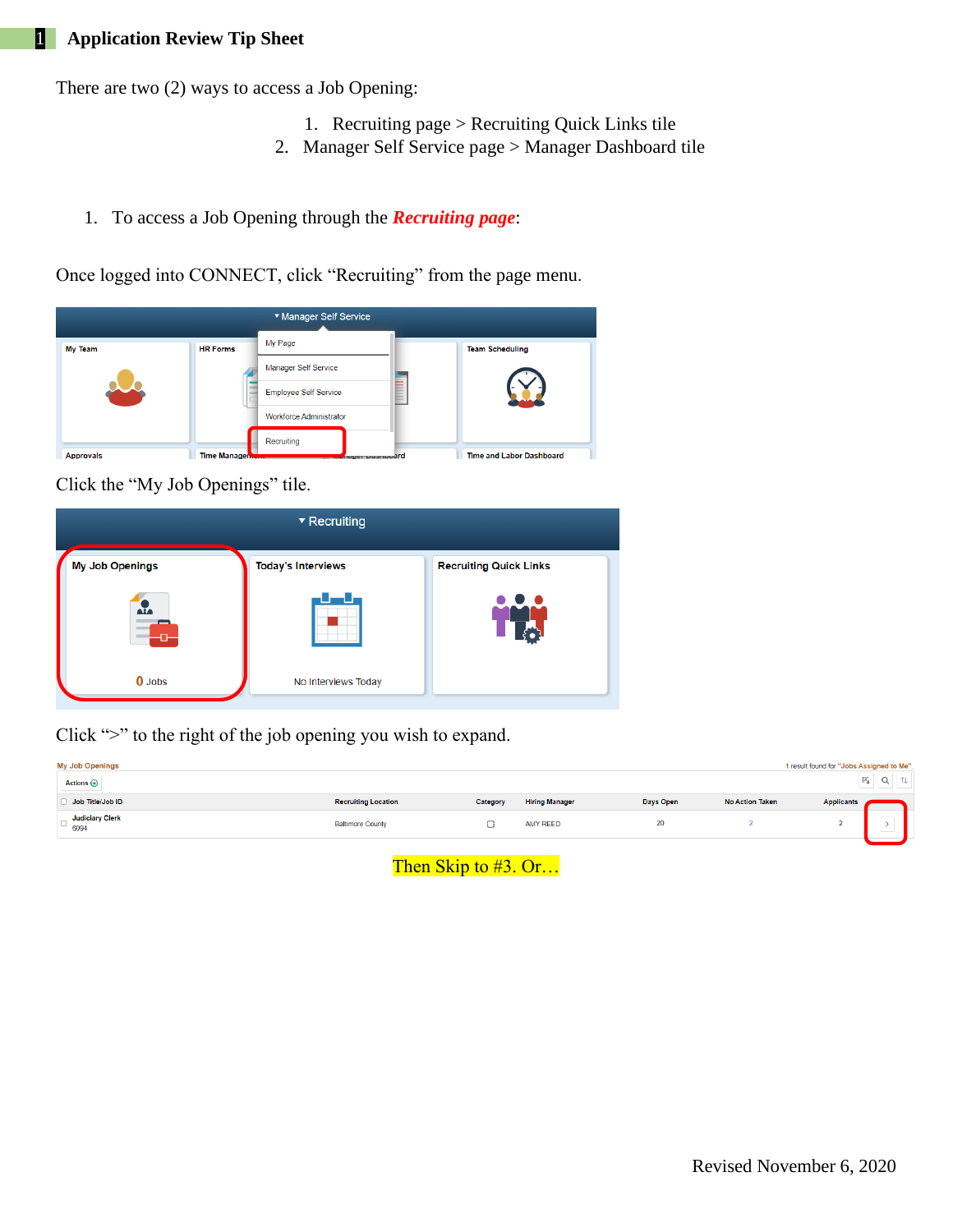## 2 **Application Review Tip Sheet**

2. To access a Job Opening through the *Manager Self Service page*:

Once logged into CONNECT, click "Manager Self Service" from the page menu.

| ▼ Manager Self Service |                        |                                |  |                          |  |  |  |  |
|------------------------|------------------------|--------------------------------|--|--------------------------|--|--|--|--|
| <b>My Team</b>         | <b>HR Forms</b>        | My Page                        |  | <b>Team Scheduling</b>   |  |  |  |  |
|                        |                        | Manager Self Service           |  |                          |  |  |  |  |
|                        |                        | <b>Employee Self Service</b>   |  |                          |  |  |  |  |
|                        |                        | <b>Workforce Administrator</b> |  |                          |  |  |  |  |
|                        |                        | Recruiting                     |  |                          |  |  |  |  |
| <b>Approvals</b>       | <b>Time Management</b> | manager Dasmoodrd              |  | Time and Labor Dashboard |  |  |  |  |

Click the "Manager Dashboard" tile.



Click the Job ID hyperlink from the "My Open Jobs" pagelet.

| <b>My Open Jobs</b> |            |                                      |              |                             |  |  |  |
|---------------------|------------|--------------------------------------|--------------|-----------------------------|--|--|--|
|                     |            | Personalize   View All   2<br>1 of 1 |              |                             |  |  |  |
|                     | <b>Job</b> | <b>Job Title</b>                     | Days<br>Open | Routed<br><b>Applicants</b> |  |  |  |
|                     | 6094       | <b>Judiciary Clerk</b>               | 20           |                             |  |  |  |